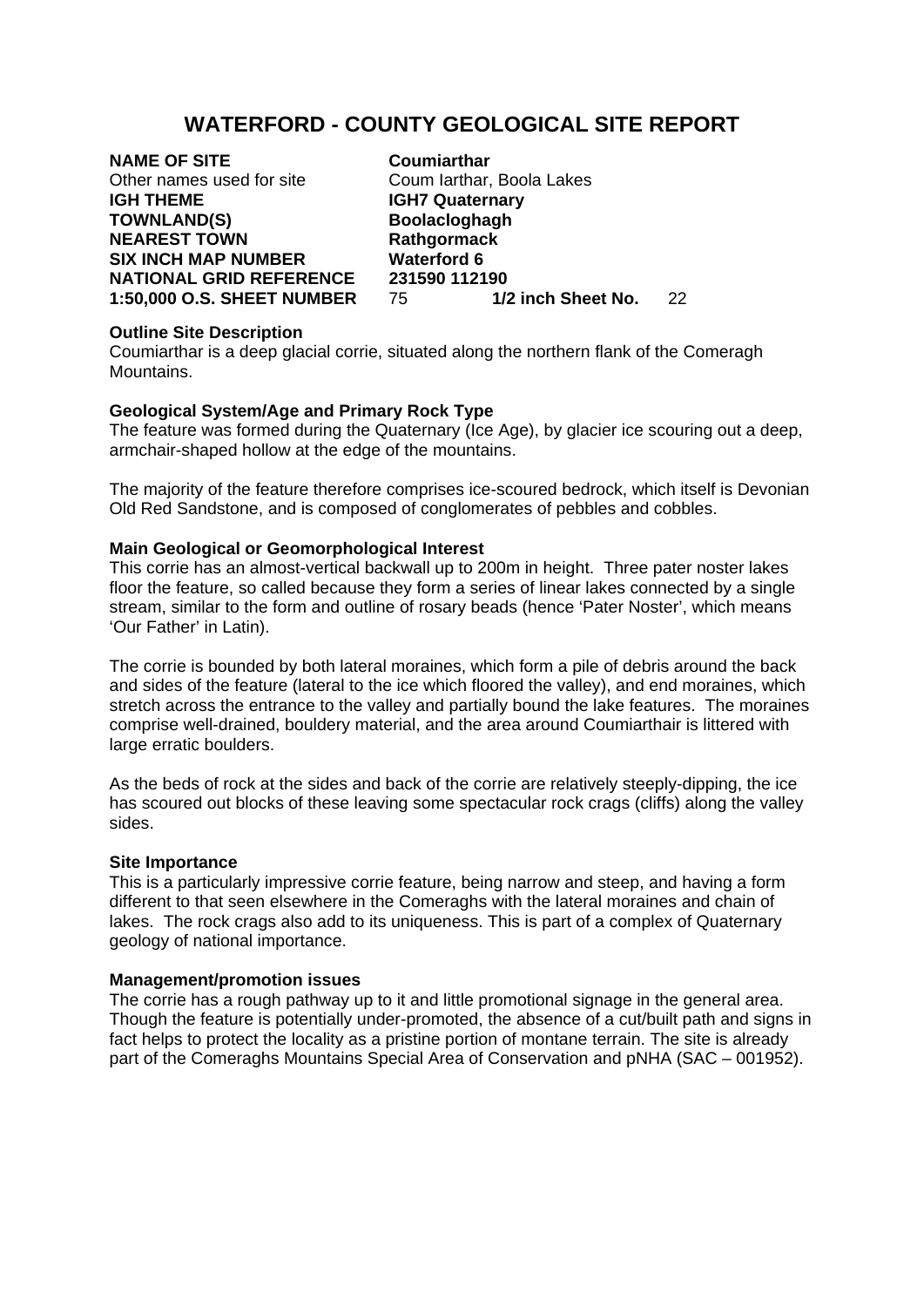

Pater noster lakes at the base of Coumiarthar.



View of corrie backwall, the lakes and Steep gully in the backwall of Coumiarthar. moraine at the corrie entrance of Coumiarthar.